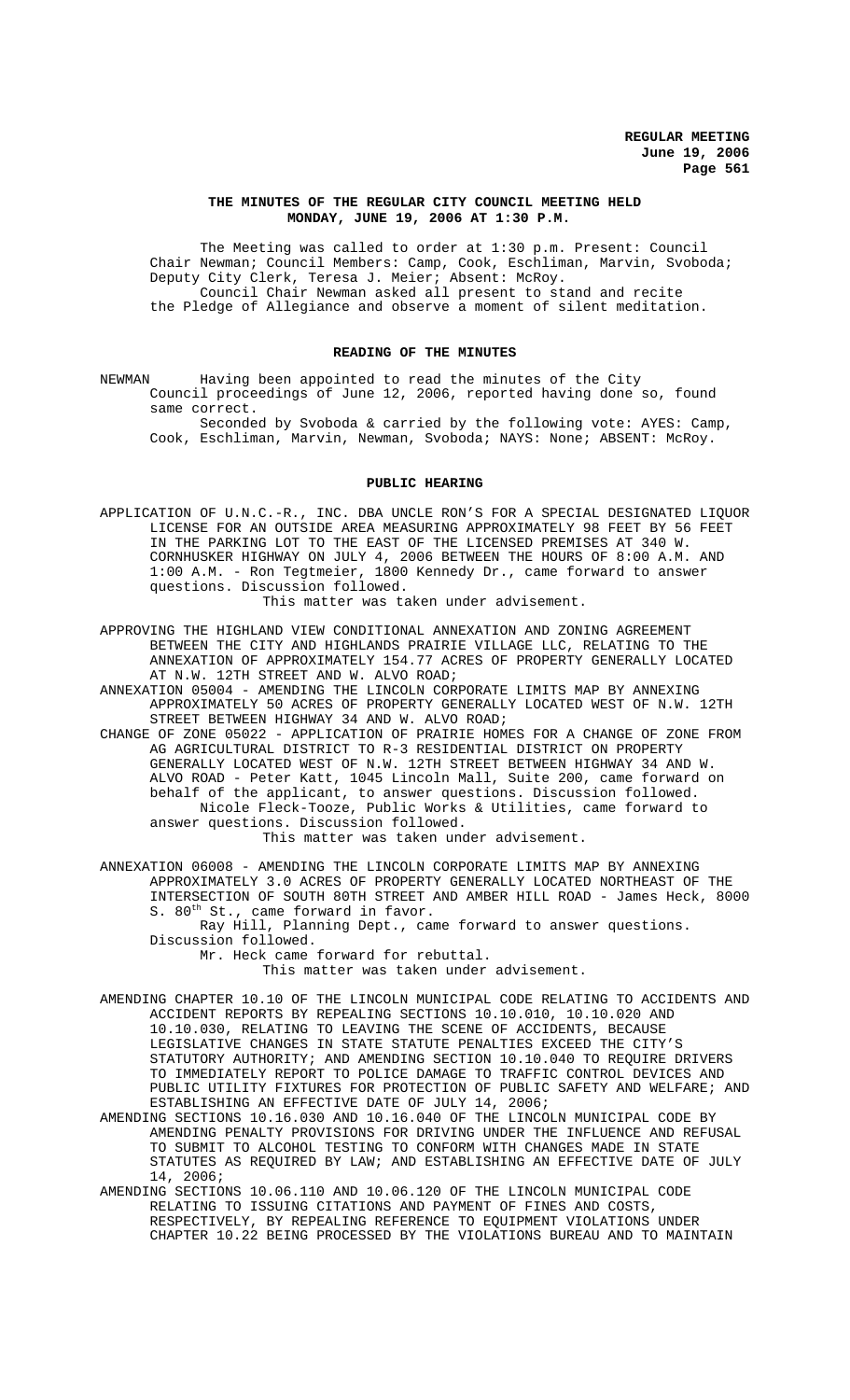> CONSISTENCY WITH STATE STATUTE AND OTHER RULES OF THE ROAD - Mike Morosin, 2055 "S" Street, came forward to ask what is being changed in the code.

Dana Roper, City Attorney, came forward to clarify the amendments. This matter was taken under advisement.

RENAMING THE PARKS AND RECREATION SHOOTING RANGE AS THE JACK MAGORIAN SHOOTING RANGE - Lynn Johnson, Director of Parks & Recreation, came forward to comment on the renaming.

Dan Spiry, 7910 Thornview Rd., came forward in support. Rachel Brown, no address given, came forward in support. Rachel Carlson, 2820 Sumner St., came forward in support. Bill Dutton, 4315 Franklin St., came forward in support. This matter was taken under advisement.

APPROVING THE FISCAL YEAR 2006 ACTION PLAN: ONE YEAR USE OF FUNDS FOR PLAN FOR HUD ENTITLEMENT PROGRAMS - Wynn Hjermstad, Urban Development, came forward to explain the use of funds. Mike Morosin, 2055 "S" Street, came forward in support. This matter was taken under advisement.

**\*\* END OF PUBLIC HEARING \*\***

# **COUNCIL ACTION**

### **LIQUOR RESOLUTIONS**

APPLICATION OF U.N.C.-R., INC. DBA UNCLE RON'S FOR A SPECIAL DESIGNATED LIQUOR LICENSE FOR AN OUTSIDE AREA MEASURING APPROXIMATELY 98 FEET BY 56 FEET IN THE PARKING LOT TO THE EAST OF THE LICENSED PREMISES AT 340 W. CORNHUSKER HIGHWAY ON JULY 4, 2006 BETWEEN THE HOURS OF 8:00 A.M. AND 1:00 A.M. - CLERK read the following resolution, introduced by Jon Camp, who moved its adoption for approval:<br>A-83886 BE IT RESOLVED by the City Cou

BE IT RESOLVED by the City Council of the City of Lincoln, Nebraska:

That after hearing duly had as required by law, consideration of the facts of this application, the Nebraska Liquor Control Act, and the pertinent City ordinances, the City Council recommends that the application of U.N.C.-R., Inc. d/b/a Uncle Ron's for a Special Designated License to cover an area measuring 98 feet by 56 feet in the parking lot to the east of the licensed premises at 340 W. Cornhusker Highway, Lincoln, Nebraska, on the 4th day of July, 2006 between the hours of 8:00 a.m. and 1:00 p.m., be approved with the condition that the premise complies in every respect with all City and State regulations and with the following requirements:

Identification to be checked, wristbands required on all parties wishing to consume alcohol.

- 2. Adequate security shall be provided for the event.
- 3. The area requested for the permit shall be separated from the public by a fence or other means.
- 4. Responsible alcohol service practices shall be followed.

BE IT FURTHER RESOLVED the City Clerk is directed to transmit a copy of this resolution to the Nebraska Liquor Control Commission.

Introduced by Jon Camp

Seconded by Cook & carried by the following vote: AYES: Camp, Cook, Eschliman, Marvin, Newman, Svoboda; NAYS: None; ABSENT: McRoy.

## **ORDINANCES - 2ND READING & RELATED RESOLUTIONS (as required)**

APPROVING THE HIGHLAND VIEW CONDITIONAL ANNEXATION AND ZONING AGREEMENT BETWEEN THE CITY AND HIGHLANDS PRAIRIE VILLAGE LLC, RELATING TO THE ANNEXATION OF APPROXIMATELY 154.77 ACRES OF PROPERTY GENERALLY LOCATED AT N.W. 12TH STREET AND W. ALVO ROAD - Clerk read an ordinance, introduced by Ken Svoboda, that the agreement titled Highland View Conditional Annexation and Zoning Agreement, which is attached hereto, marked as Attachment "A" and made a part hereof by reference, between the City of Lincoln and Highlands Prairie Village LLC, outlining certain conditions and understandings relating to the annexation of approximately 154.77 acres or property in one or more phases generally located at  $S.W. 12<sup>th</sup> Street and Alvo Road, the second time.$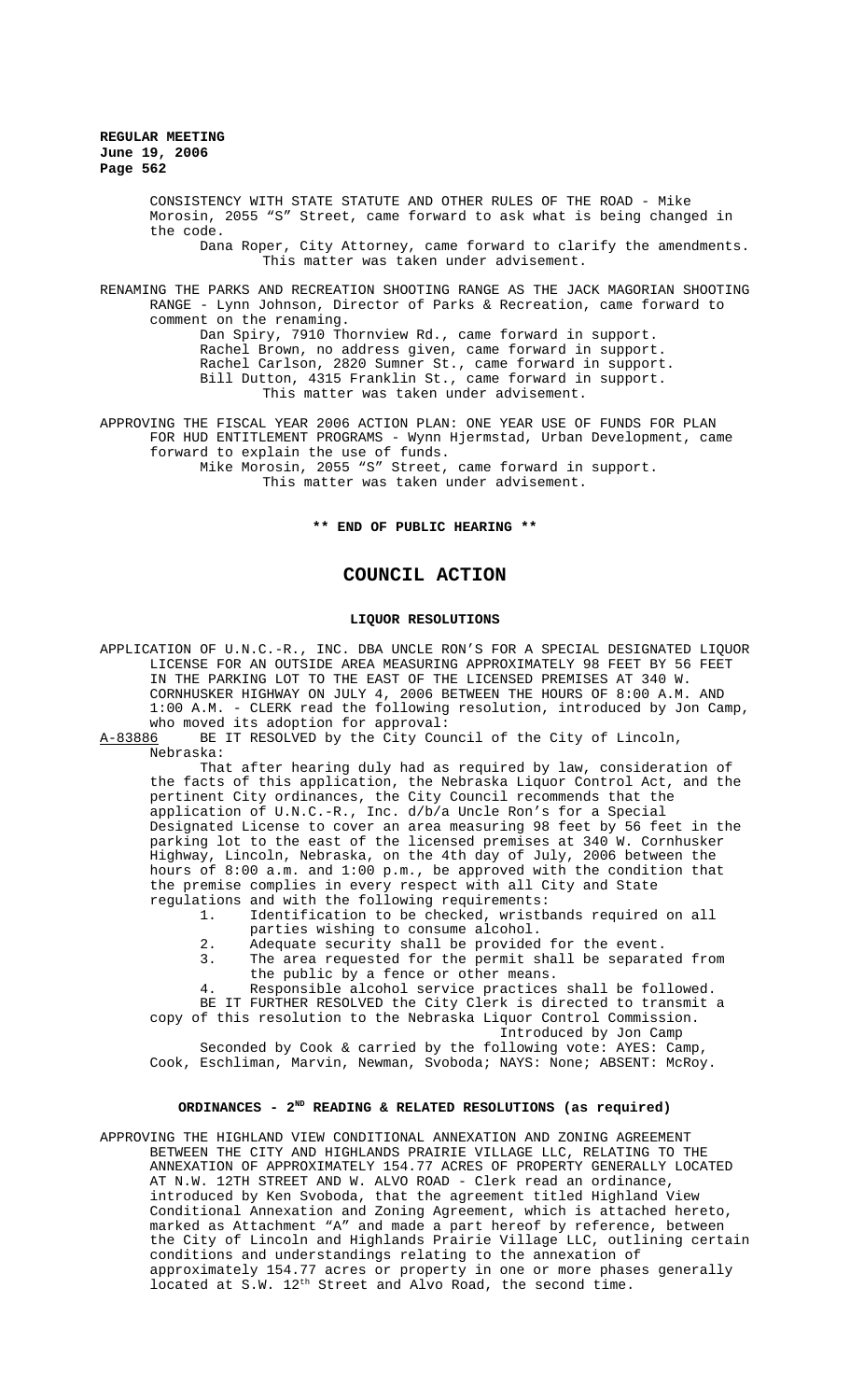- ANNEXATION 05004 AMENDING THE LINCOLN CORPORATE LIMITS MAP BY ANNEXING APPROXIMATELY 50 ACRES OF PROPERTY GENERALLY LOCATED WEST OF N.W. 12TH STREET BETWEEN HIGHWAY 34 AND W. ALVO ROAD - CLERK read an ordinance, introduced by Ken Svoboda, annexing and including the below described land as part of the City of Lincoln, Nebraska and amending the Corporate Limits Map attached to and made a part of Ordinance No. 18208, to reflect the extension of the corporate limits boundary of the City of Lincoln, Nebraska established an shown thereon, the second time.
- CHANGE OF ZONE 05022 APPLICATION OF PRAIRIE HOMES FOR A CHANGE OF ZONE FROM AG AGRICULTURAL DISTRICT TO R-3 RESIDENTIAL DISTRICT ON PROPERTY GENERALLY LOCATED WEST OF N.W. 12TH STREET BETWEEN HIGHWAY 34 AND W. ALVO ROAD - CLERK read an ordinance, introduced by Ken Svoboda, amending the Lincoln Zoning District Maps attached to and made a part of Title 27 of the Lincoln Municipal Code, as provided by Section 27.05.020 of the Lincoln Municipal Code, by changing the boundaries of the districts established and shown thereon, the second time.
- ANNEXATION 06008 AMENDING THE LINCOLN CORPORATE LIMITS MAP BY ANNEXING APPROXIMATELY 3.0 ACRES OF PROPERTY GENERALLY LOCATED NORTHEAST OF THE INTERSECTION OF SOUTH 80TH STREET AND AMBER HILL ROAD - CLERK read an ordinance, introduced by Ken Svoboda, annexing and including the below described land as part of the City of Lincoln, Nebraska and amending the Corporate Limits Map attached to and made a part of Ordinance No. 18208, to reflect the extension of the corporate limits boundary of the City of Lincoln, Nebraska established and shown thereon, the second time.
- AMENDING CHAPTER 10.10 OF THE LINCOLN MUNICIPAL CODE RELATING TO ACCIDENTS AND ACCIDENT REPORTS BY REPEALING SECTIONS 10.10.010, 10.10.020 AND 10.10.030, RELATING TO LEAVING THE SCENE OF ACCIDENTS, BECAUSE LEGISLATIVE CHANGES IN STATE STATUTE PENALTIES EXCEED THE CITY'S STATUTORY AUTHORITY; AND AMENDING SECTION 10.10.040 TO REQUIRE DRIVERS TO IMMEDIATELY REPORT TO POLICE DAMAGE TO TRAFFIC CONTROL DEVICES AND PUBLIC UTILITY FIXTURES FOR PROTECTION OF PUBLIC SAFETY AND WELFARE; AND ESTABLISHING AN EFFECTIVE DATE OF JULY 14, 2006 - CLERK read an ordinance, introduced by Ken Svoboda, amending Chapter 10.10 of the Lincoln Municipal Code relating to Accidents and Accident Reports by repealing Sections 10.10.010, 10.10.020, and 10.10.030 relating to leaving the scene of accidents because legislative changes in state statute penalties exceed the City's statutory authority, amending Section 10.10.040 to require drivers to immediately report to police damage to traffic control devices and public utility fixtures for protection of public safety and welfare; repealing Section 10.10.040 of the Lincoln Municipal Code as hitherto existing; and establishing an effective date of July 14, 2006, the second time.
- AMENDING SECTIONS 10.16.030 AND 10.16.040 OF THE LINCOLN MUNICIPAL CODE BY AMENDING PENALTY PROVISIONS FOR DRIVING UNDER THE INFLUENCE AND REFUSAL TO SUBMIT TO ALCOHOL TESTING TO CONFORM WITH CHANGES MADE IN STATE STATUTES AS REQUIRED BY LAW; AND ESTABLISHING AN EFFECTIVE DATE OF JULY 14, 2006 - CLERK read an ordinance, introduced by Ken Svoboda, amending Sections 10.16.030 and 10.16.040 of the Lincoln Municipal Code by amending penalty provisions for driving under the influence and refusal to submit to alcohol testing to conform with changes made in state statutes required by law; repealing Sections 10.16.030 and 10.16.040 of the Lincoln Municipal Code as hitherto existing; and establishing an effective date of July 14, 2006, the second time.
- AMENDING SECTIONS 10.06.110 AND 10.06.120 OF THE LINCOLN MUNICIPAL CODE RELATING TO ISSUING CITATIONS AND PAYMENT OF FINES AND COSTS, RESPECTIVELY, BY REPEALING REFERENCE TO EQUIPMENT VIOLATIONS UNDER CHAPTER 10.22 BEING PROCESSED BY THE VIOLATIONS BUREAU AND TO MAINTAIN CONSISTENCY WITH STATE STATUTE AND OTHER RULES OF THE ROAD an ordinance, introduced by Ken Svoboda, amending Sections 10.06.110 and 10.06.120 of the Lincoln Municipal Code relating to Issuing Citations and Payment of Fines and Costs, respectively, by repealing reference to equipment violations under Chapter 10.22 being processed by the Violations Bureau and to maintain consistency with state statute and other Rules of the Road; and repealing Sections 10.06.110 and 10.06.120 of the Lincoln Municipal Code as hitherto existing, the second time.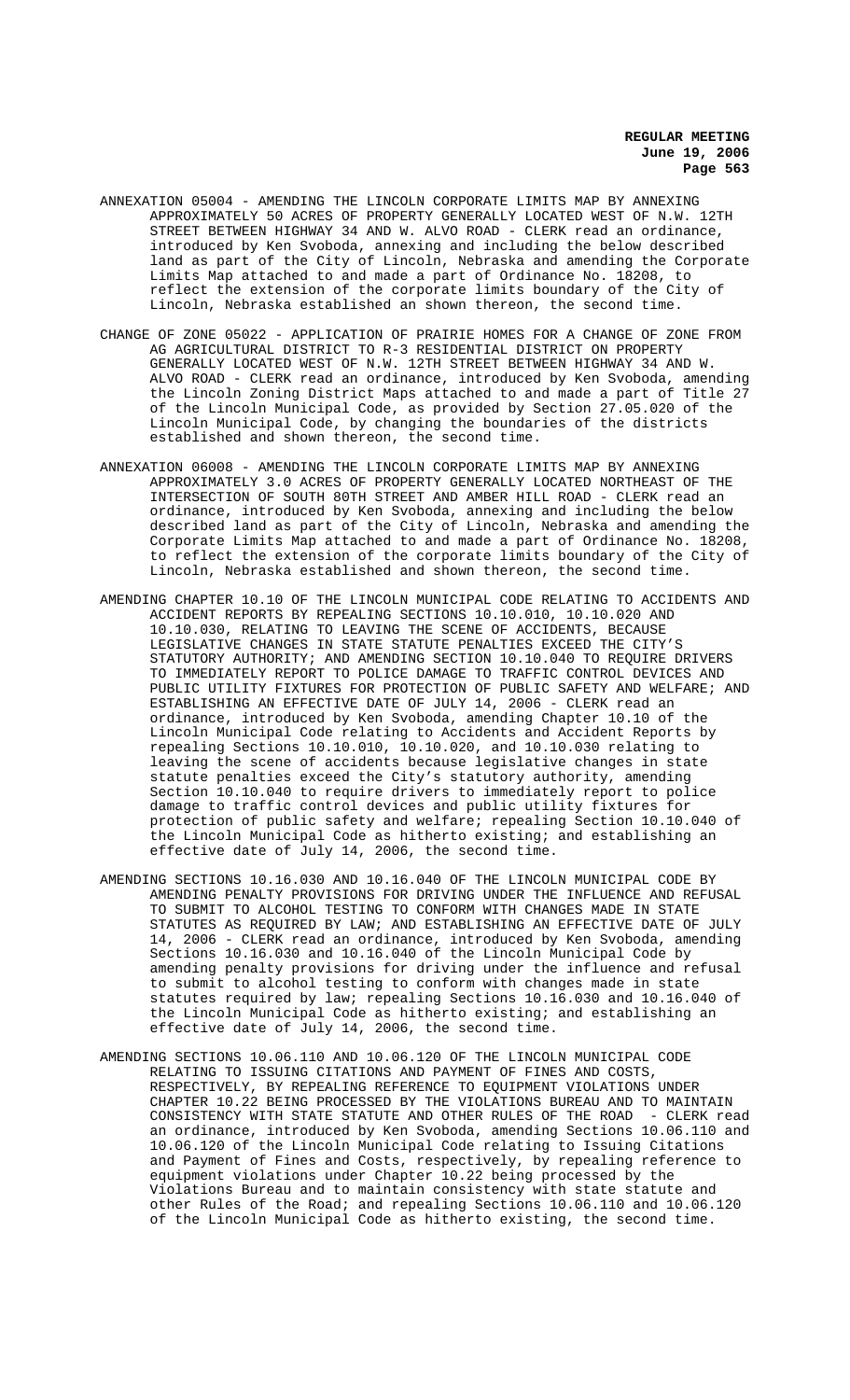### **RESOLUTIONS**

RENAMING THE PARKS AND RECREATION SHOOTING RANGE AS THE JACK MAGORIAN SHOOTING RANGE - CLERK read the following resolution, introduced by Ken Svoboda, who moved its adoption:

A-83887 A RESOLUTION renaming the Parks and Recreation Indoor Shooting Range as Jack Magorian Shooting Range in recognition of civic

contributions and accomplishments of Jack Magorian.

WHEREAS, Jack Magorian served as the range master at the Parks and Recreation Indoor Shooting Range for more than twenty years; and

WHEREAS, he was active in developing and promoting shooting sport programs at the Indoor Shooting Range; and

WHEREAS, he was active in developing and promoting shooting sport programs and activities throughout Nebraska, including initiating the shooting program for Cornhusker State Games; and

WHEREAS, he emphasized safe gun handling in all of the programs and activities he was associated with; and

WHEREAS, Jack Magorian passed away in 2005; and

WHEREAS, in response to a recommendation from participants at the Indoor Shooting Range, the Parks and Recreation Advisory Board has recommended that the facility be renamed in recognition of Jack Magorian's contributions and accomplishments associated with developing and promoting shooting sport programs in Lincoln and throughout Nebraska.

NOW, THEREFORE, BE IT RESOLVED by the City Council of the City of Lincoln, Nebraska that the Parks and Recreation Indoor Shooting Range located at North 10th Street and Military Road be and it hereby is renamed as the "Jack Magorian Shooting Range."

Introduced by Ken Svoboda Seconded by Marvin & carried by the following vote: AYES: Camp, Cook, Eschliman, Marvin, Newman, Svoboda; NAYS: None; ABSENT: McRoy.

APPROVING AN AGREEMENT BETWEEN THE CITY AND THE UNIVERSITY OF NEBRASKA-LINCOLN, SCHOOL OF BIOLOGICAL SCIENCES FOR PROVIDING LABORATORY BACTERIOLOGICAL TESTING OF SUBMITTED WASTEWATER SAMPLES FOR THE PERIOD OF JULY 1, 2006 THROUGH JUNE 30, 2010

A-83888 A RESOLUTION authorizing a four-year contract between the City and the Board of Regents of the University of Nebraska-Lincoln for the provision of Wastewater sample testing by the School of Biological Sciences.

RECITALS

I.

University of Nebraska-Lincoln has been providing Wastewater testing services for the City of Lincoln Wastewater System on a contractual basis for several years.

II.

The City and the University of Nebraska are agreeable to entering into a contract for an additional four year term for the continued provision of such Wastewater testing for the City of Lincoln Wastewater System.

NOW, THEREFORE, BE IT RESOLVED by the City Council of the City of Lincoln, Nebraska:

That the "Wastewater Testing Agreement" between the City of Lincoln and the Board of Regents of the University of Nebraska, a copy of which is attached hereto, marked as Attachment "A", and made a part hereof by reference under which the University's School of Biological Sciences will perform laboratory tests on Wastewater samples supplied by the City of Lincoln Wastewater System, upon the terms and conditions as specified in said Agreement, is hereby approved and the Mayor is authorized to execute the same on behalf of the City.

BE IT FURTHER RESOLVED that the City Clerk is directed to return a fully executed copy of said Agreement to Gary Brandt, Utilities Coordinator of the Lincoln Wastewater System, for transmittal to the University of Nebraska.

Introduced by Ken Svoboda Seconded by Camp & carried by the following vote: AYES: Camp, Cook, Eschliman, Marvin, Newman, Svoboda; NAYS: None; ABSENT: McRoy.

APPROVING THE FISCAL YEAR 2006 ACTION PLAN: ONE YEAR USE OF FUNDS FOR PLAN FOR HUD ENTITLEMENT PROGRAMS - CLERK read the following resolution, introduced by Ken Svoboda, who moved its adoption:

A-83889 WHEREAS, the City of Lincoln, Nebraska, acting by and through the Mayor as the Chief Executive Officer and the City Council as the Legislative body of this City, with full citizen participation with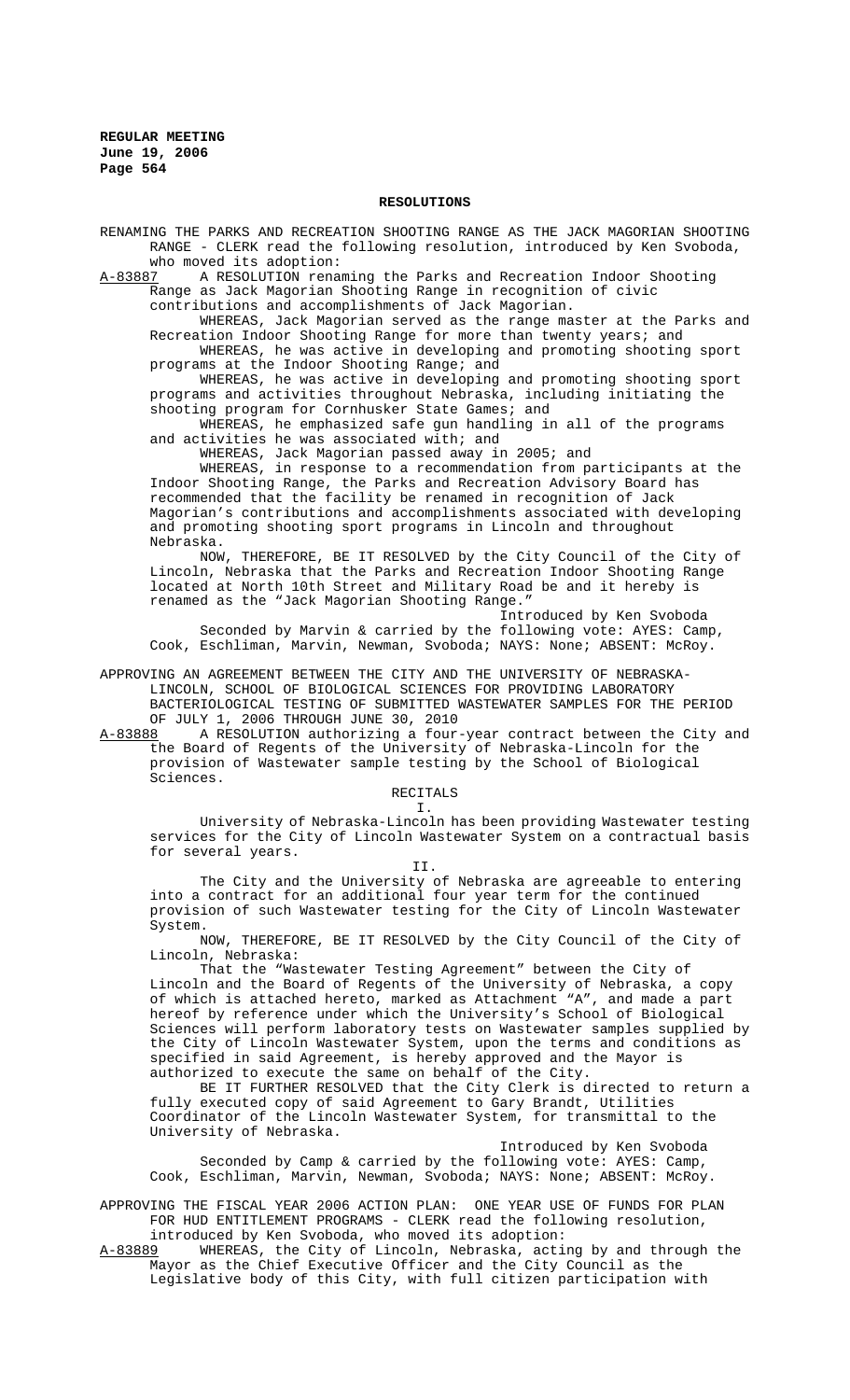reference thereto and in full compliance with the U.S. Department of Housing and Urban Development requirements, has prepared the City of Lincoln FY 2006 second Program Year Action Plan outlining the activities and initiatives of Urban Development for CDBG, HOME, and ADDI entitlement funds from HUD Entitlement Programs under the provisions of 24 C.F.R., Part 91, et al.; and

WHEREAS, such plan includes the proposed community development activities and community development objectives, all prepared in full compliance with the requirements, instructions, and recommendations contained in the Community Development Block Grant Regulations, HOME Investment Partnerships Act Regulations, and American Dream Downpayment Initiative; and

WHEREAS, such plan and the items contained therein and each of them appear to be in the best interest of the City of Lincoln, Nebraska; and

WHEREAS, certain assurances must be incorporated into the City of Lincoln's FY 2006 Action Plan, as prescribed in the Community Development Block Grant Regulations, HOME Investment Partnerships Act Regulations, and American Dream Downpayment Initiative and 24 C.F.R., Part 91.

NOW, THEREFORE, BE IT RESOLVED by the City Council of the City of Lincoln, Nebraska:

That the FY 2006 Action Plan, a copy of which is attached hereto, is hereby approved and the Mayor is authorized to submit the FY 2006 Action Plan to the Department of Housing and Urban Development for total grants for Fiscal Year 2006 in the amount of \$2,959,094 (\$2,540,309 CDBG; \$1,414,007 HOME; and \$29,778 ADDI) under the provisions of Title I of the Housing and Community Development Act of 1974, as amended, Title II of the Cranston-Gonzalez National Affordable Housing Act of 1990, as amended, Title IV of Subtitle B of the Stewart B. McKinney Homeless Assistance Act of 1988, as amended, and each and every item included therein is hereby approved. The Mayor and other City officials charged with responsibilities pertinent to the proposed certifications are hereby authorized to execute said certifications for and on behalf of the City of Lincoln, Nebraska, and the Mayor is hereby authorized and directed to execute said statement for and on behalf of the City of Lincoln, Nebraska, to submit same to the Secretary of Housing and Urban Development, or his designate, in the form and substance as required by the Community Development Block Grant Regulations, HOME Investment Partnerships Act Regulations, and the American Dream Downpayment Initiative, and to supplement such Action Plan in any way reasonably required by the Department of Housing and Urban Development to expedite approval of the same.

BE IT FURTHER RESOLVED that the City of Lincoln, Nebraska, hereby assures and certifies that it will comply with the regulations, policies, guidelines, and requirements of Federal Management Circulars 74-4 and 74-7 and OMB Circular A-87 and 24 Code of Federal Regulations, Part 85, as they relate to the Action Plan, acceptance and use of Federal funds for the City's federally-assisted programs.

BE IT FURTHER RESOLVED that the City of Lincoln, Nebraska hereby assures and certifies with respect to the FY 2006 Action Plan that: 1. The City will affirmatively further fair housing.

2. The City has in effect and is following a residential antidisplacement and relocation assistance plan.<br>3. The City will continue to provid

The City will continue to provide a drug-free workplace by: a. Publishing a statement notifying employees that the unlawful manufacture, distribution, dispensing, possession, or use of a controlled substance is prohibited in the grantee's workplace and specifying the actions that will be taken against employees for violation of such prohibition;

b. Establishing an ongoing drug-free awareness program to inform employees about -

- i. The dangers of drug abuse in the workplace;<br>ii. The grantee's policy of maintaining a drug-The grantee's policy of maintaining a drug-free work-place;
- iii. Any available drug counseling, rehabilitation, and employee assistance programs; and
- iv. The penalties that may be imposed upon employees for drug abuse violations occurring in the workplace;

c. Making it a requirement that each employee to be engaged in the performance of the grant be given a copy of the statement required by subparagraph  $(1)$ ;<br>d. Notifying t

Notifying the employee in the statement required by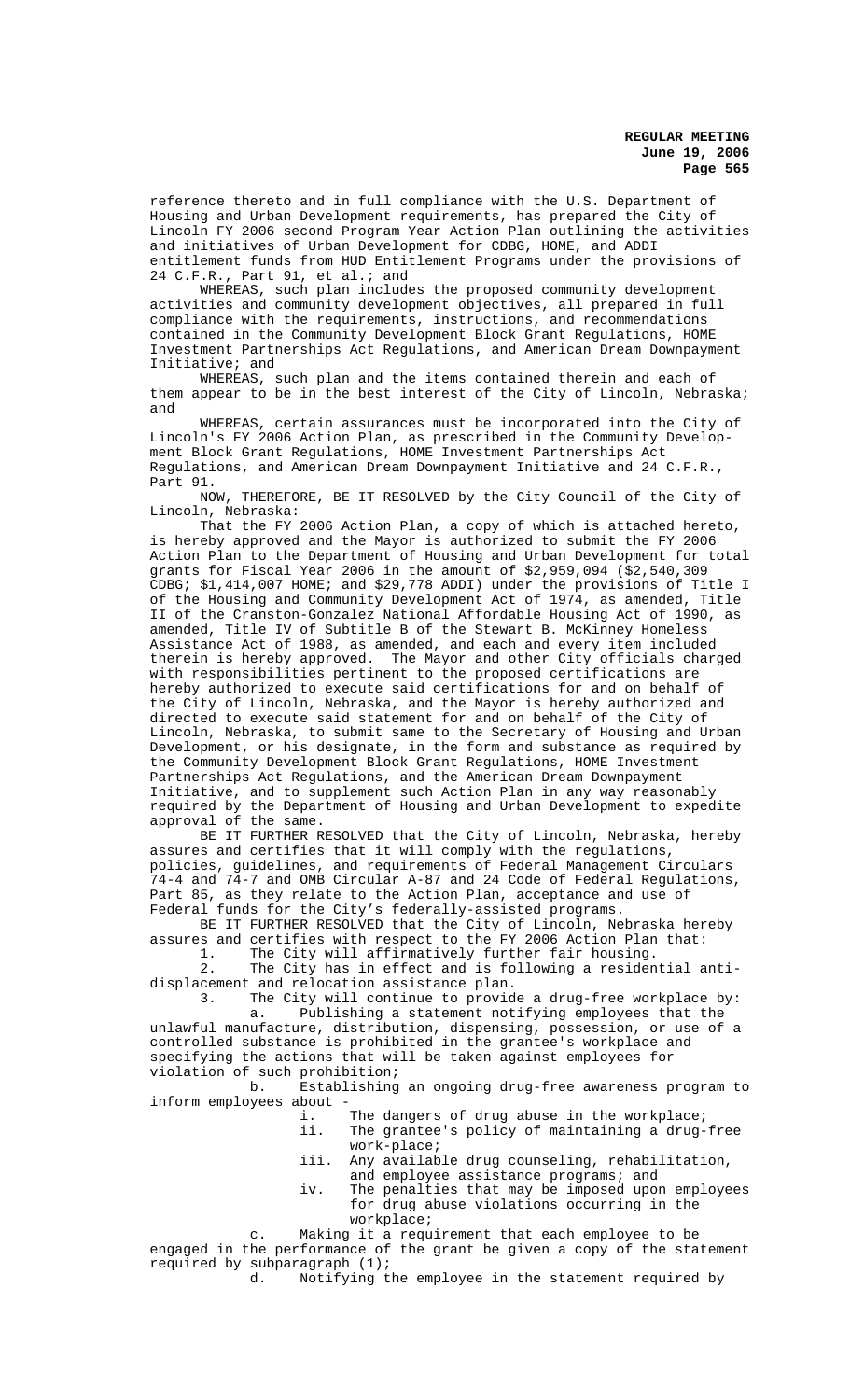> sub-paragraph (a) that, as a condition of employment under the grant, the employee will:

i. Abide by the terms of the statement; and<br>ii. Notify the emplover in writing of his or Notify the employer in writing of his or her conviction for a violation of a criminal drug statute occurring in the workplace no later than five calendar days after such conviction;

e. Notifying the agency in writing, within ten calendar days after receiving notice under subparagraph d.ii. from an employee or otherwise receiving actual notice of such conviction. Employers of convicted employees must provide notice, including position title, to every grant officer or other designed on whose grant activity the convicted employee was working, unless the Federal agency has designated a central point for the receipt of such notices. Notice shall include the identification number(s) of each affected grant;<br>f. Taking one of the following action;

Taking one of the following actions, within 30 calendar days of receiving notice under subparagraph d.ii., with respect to any employee who is so convicted -

- Taking appropriate personnel action against such an employee, up to and including termination, consistent with the requirements of the Rehabilitation Act of 1973, as amended; or
- ii. Requiring such employee to participate satisfactorily in a drug abuse assistance or rehabilitation program approved for such purposes by a federal, state, or local health, law enforcement, or other appropriate agency;

g. Making a good faith effort to continue to maintain a drug-free workplace through implementation of subparagraphs a, b, c, d, e, and f.

4. The City will comply with restrictions on lobbying required by 24 CFR part 87, together with disclosure forms if required by that part. The City further certifies that to the best of the City's knowledge and belief:

a. No federal appropriated funds have been paid or will be paid, by or on behalf of the City, to any person for influencing or attempting to influence any officer or employee of an agency, a member of Congress, an officer or employee of Congress, or an employee of a member of Congress in connection with the awarding of any federal contract, the making of any federal grant, the making of any federal loan, the entering into of any cooperative agreement, and the extension, continuation, renewal, amendment, or modification of any federal contract, grant, loan, or cooperative agreement;

b. If any funds other than federal appropriated funds have been paid or will be paid to any person for influencing or attempting to influence an officer or employee of any agency, a member of congress, an officer or employee of Congress, or an employee of a member of Congress in connection with this federal contract, grant, loan, or cooperative agreement, it will complete and submit Standard Form-LLL, "Disclosure Form to Report Lobbying," in accordance with its instructions; and

c. The City will require that the language of paragraph 4 of this certification be included in the award documents for all subawards at all tiers (including subcontracts, subgrants, and contracts under grants, loans, and cooperative agreements) and that all subrecipients shall certify and disclose accordingly.

5. The City possesses legal authority under state and local law to make a grant submission and to carry out the proposed community development and housing program for which it is seeking funding in accordance with applicable HUD regulations. By passage of this resolution, the Mayor, as the official representative of the City of Lincoln is hereby authorized to submit the Action Plan, including all the understandings and assurances contained therein. Further the Mayor is hereby directed and authorized to act in connection with the submission of the Action Plan and to provide such additional information as may be required.

6. The housing activities to be undertaken with CDBG, HOME, and ADDI funds are consistent with the City's strategic plan.

7. The City will comply with the acquisition and relocation requirements of the Uniform Relocation Assistance and Real Property Acquisition Policies Act of 1970, as amended, as required under 24 C.F.R. § 570.606(b) and Federal implementing regulations; and the requirements in 24 C.F.R. § 570.606(c) governing the residential antidisplacement and relocation assistance plan under Section 104(d) of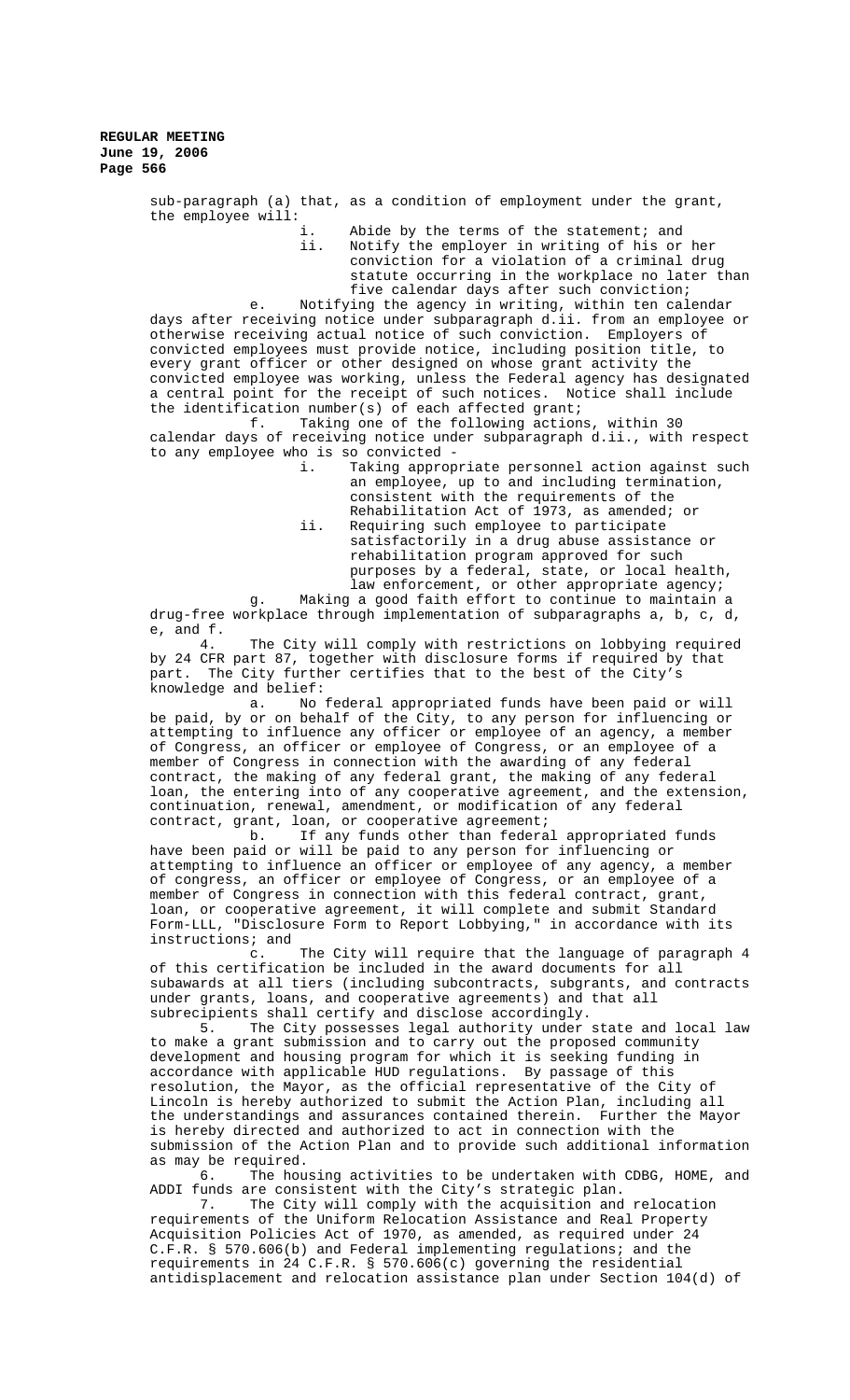the Act (including a certification that the grantee is following such a

plan); and the relocation requirements of 24 C.F.R. § 570.606(d) governing optional relocation assistance under Section 105(a)(11) of the Act.

8. The City will comply with Section 3 of the Housing and Urban Development Act of 1968 (12 U.S.C. 1701a) and implementing regulations at 24 CFR Part 135.

BE IT FURTHER RESOLVED that the City of Lincoln hereby assures and certifies with respect to the Community Development Block Grant program portion of the FY 2006 Action Plan that:<br>1. The City is in full complian

The City is in full compliance and following a detailed citizen participation plan that satisfies the requirement of 24 CFR § 91.105 and which:<br>a.

Provides for and encourages citizen participation, with particular emphasis on participation by persons of low and moderate income who are residents of slum and blighted areas and of areas in which funds are proposed to be used, and provides for participation of residents in low and moderate income neighborhoods as defined by the City;

b. Provides citizens with reasonable and timely access to local meetings, information, and records relating to the City's proposed use of funds, as required by the regulations of the Secretary, and relating to the actual use of funds under the Act;<br>c. Provides for technical assistance

Provides for technical assistance to groups representative of persons of low and moderate income that request such assistance in developing proposals with the level and type of assistance to be determined by the grantee;<br>d. Provides for p

Provides for public hearings to obtain citizen views and to respond to proposals and questions at all stages of the community development program, including at least the development of needs, the review of proposed activities, and review of program performance, which hearings shall be held after adequate notice, at times and locations convenient to potential or actual beneficiaries, and with accommodation for the handicapped;

e. Provides for a timely written answer to written complaints and grievances, within 15 working days where practicable; and<br>f. Identifies how the needs of non-English speaking

Identifies how the needs of non-English speaking residents will be met in the case of public hearings where a significant number of non-English speaking residents can be reasonably expected to participate;

2. The City's strategic housing and community development plan identifies community development and housing needs and specifies both short-term and long-term community development objectives that have been in accordance with the primary objective of the statute authorizing the CDBG Program, as described in 24 CFR 570.2 and the requirements of 24 CFR Part 91 Subpart C and 24 CFR Part 570.

The City is following a current HUD approved consolidated plan.

4. The City has developed its final statement of projected use of funds so as to give maximum feasible priority to activities which benefit low and moderate income families or aid in the prevention or elimination of slums or blight; (the final statement of projected use of funds may also include activities which the grantee certifies are designed to meet other community development needs having a particular urgency because existing conditions pose a serious and immediate threat to the health or welfare of the community, and other financial resources are not available); except that the aggregate use of CDBG funds received under Section 106 of the Act and, if applicable, under Section 108 of the Act, during program year 2006 shall principally benefit persons of low and moderate income in a manner that ensures that not less than 70 percent of such funds are used for activities that benefit such persons during such period.

The City will not attempt to recover any capital costs of public improvements assisted in whole or in part with funds provided under Section 106 of the Act or with amounts resulting from a guarantee under Section 108 of the Act by assessing any amount against properties owned and occupied by persons of low and moderate income, including any fee charged or assessment made as a condition of obtaining access to such public improvements, unless:

a. Funds received under Section 106 of the Act are used to pay the proportion of such fee or assessment that relates to the capital costs of such public improvements that are financed from revenue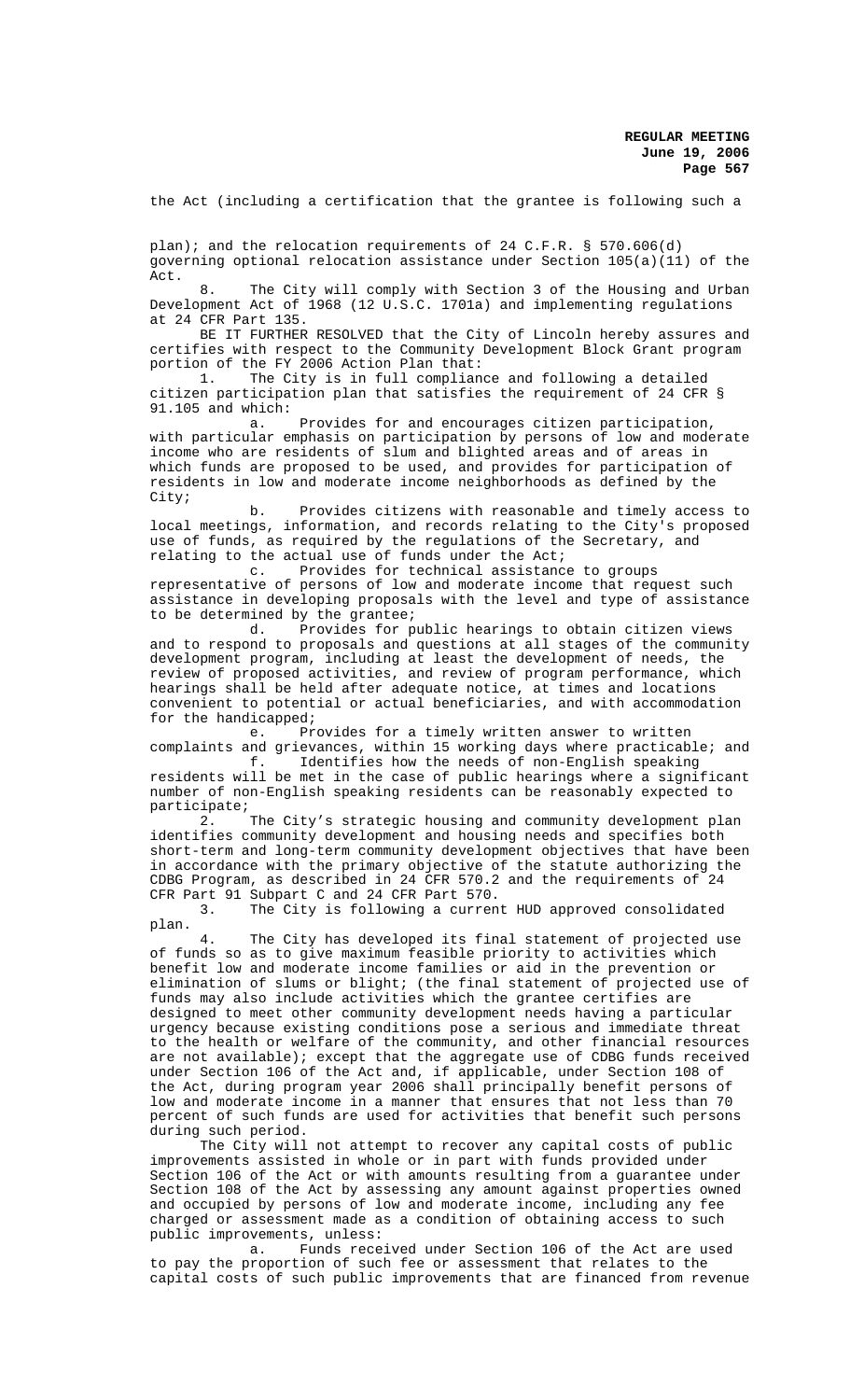sources other than under Title I of the Act; or

b. For purposes of assessing any amount against properties owned and occupied by persons of moderate income, the City certifies to the Secretary that it lacks sufficient funds received under Section 106 of the Act to comply with the requirements of subparagraph  $(1)$  above.

The City has adopted and is enforcing:

a. A policy prohibiting the use of excessive force by law enforcement agencies within its jurisdiction against any individuals engaged in non-violent civil rights demonstrations; and

b. A policy of enforcing applicable state and local laws against physically barring entrance to or exit from a facility or location which is the subject of such non-violent civil rights demonstrations within its jurisdiction.

6. The City will conduct and administer the grant in compliance with Title VI of the Civil Rights Act of 1964 (Public Law 88-352, 42 U.S.C. 2000d et seq.), the Fair Housing Act (42 U.S.C. 3601-19), and implementing regulations.

7. The City's notification, inspection, testing and abatement procedures concerning lead-based paint will comply with 24 C.F.R. § 570.608.

8. The City will comply with all applicable law.

BE IT FURTHER RESOLVED that the City of Lincoln hereby assumes and certifies with respect to the HOME program portion of the FY 2006 Action Plan that:

1. The tenant-based assistance is an essential element of its strategic plan;

2. The City is using and will use HOME funds for eligible activities and costs, as described in §§ 92.205 through 92.209 of 24 C.F.R., Subtitle A, and that it is not using and will not use HOME funds for prohibited activities, as described in § 92.214 of 24 C.F.R. Subtitle A;

3. Before committing funds to a project, the City will evaluate the project in accordance with guidelines that it adopts for this purpose and will not invest any more HOME funds in combination with other federal assistance than is necessary to provide affordable housing.

Introduced by Ken Svoboda Seconded by Marvin & carried by the following vote: AYES: Camp, Cook, Eschliman, Marvin, Newman, Svoboda; NAYS: None; ABSENT: McRoy.

## **PETITIONS AND COMMUNICATIONS**

SETTING THE HEARING DATE OF MONDAY, JULY 10, 2006 AT 1:30 P.M. FOR THE APP. OF TRES JALISQUILLOS, INC. DBA FANDANGO NIGHT CLUB FOR A CLASS C LIQUOR LICENSE LOCATED AT 221 S.  $9^{\text{\tiny{TH}}}$  STREET - CLERK read the following resolution, introduced by Jon Camp, who moved its adoption:

A-83890 BE IT RESOLVED by the City of Lincoln, that a hearing date is hereby set for Monday, July 10, 2006, at 1:20 p.m. or as soon thereafter as possible in the City Council Chambers, County-City Building, 555 S. 10<sup>th</sup> St., Lincoln, NE, for the application of Tres Jalisquillos, Inc. Dba Fandango Night Club for a Class C liquor license located at 221 S. 9th Street.

If the Police Dept. is unable to complete the investigation by said time, a new hearing date will be set.

Introduced by Jon Camp Seconded by Marvin & carried by the following vote: AYES: Camp, Cook, Eschliman, Marvin, Newman, Svoboda; NAYS: None; ABSENT: McRoy.

## **REPORTS OF CITY OFFICERS**

REPORT OF UNL MICROBIOLOGIST FOR WATER TESTING FOR THE MONTH OF MAY, 2006 -CLERK presented said report which was placed on file in the Office of the City Clerk. **(35-01)**

# ORDINANCES - 1<sup>st</sup> READING & RELATED RESOLUTIONS

ANNEXATION 06010 - AMENDING THE LINCOLN CORPORATE LIMITS MAP BY ANNEXING APPROXIMATELY 4.07 ACRES OF PROPERTY GENERALLY LOCATED AT NORTH 10TH STREET AND MORTON STREET - CLERK read an ordinance, introduced by Jon Camp, annexing and including the below described land as part of the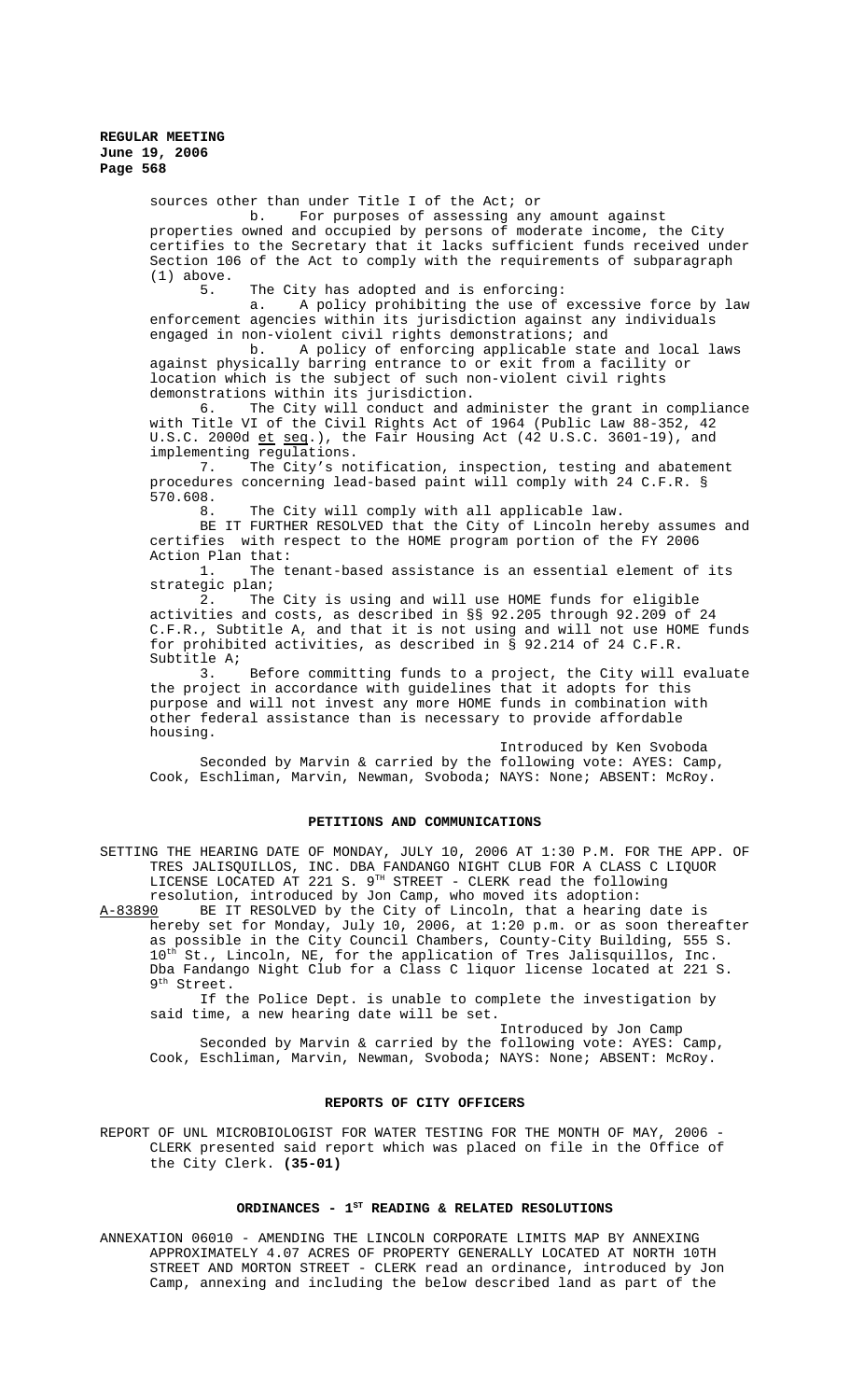City of Lincoln, Nebraska and amending the Corporate Limits Map attached to and made a part of Ordinance No. 18208, to reflect the extension of the corporate limits boundary of the City of Lincoln, Nebraska established and shown thereon, the first time.

- CHANGE OF ZONE 06033 APPLICATION OF LINCOLN FEDERAL BANCORP FOR A CHANGE OF ZONE FROM AG AGRICULTURAL DISTRICT TO R-3 RESIDENTIAL DISTRICT, ON PROPERTY GENERALLY LOCATED AT SOUTH 27TH STREET AND WHISPERING WIND BOULEVARD - CLERK read an ordinance, introduced by Jon Camp, amending the Lincoln Zoning District Maps attached to and made a part of Title 27 of the Lincoln Municipal Code, as provided by Section 27.05.020 of the Lincoln Municipal Code, by changing the boundaries of the districts established and shown thereon, the first time.
- CHANGE OF ZONE 06037 APPLICATION OF THE PLANNING DIRECTOR FOR A CHANGE OF ZONE FROM COUNTY B BUSINESS DISTRICT TO CITY H-3 HIGHWAY COMMERCIAL DISTRICT ON PROPERTY GENERALLY LOCATED 850 FEET SOUTH OF THE INTERSECTION OF SOUTH 134TH STREET AND O STREET - CLERK read an ordinance, introduced by Jon Camp, amending the Lincoln Zoning District Maps attached to and made a part of Title 27 of the Lincoln Municipal Code, as provided by Section 27.05.020 of the Lincoln Municipal Code, by changing the boundaries of the districts established and shown thereon, the first time.
- CHANGE OF ZONE 06038 APPLICATION OF SUMMIT HOMES FOR A CHANGE OF ZONE FROM B-2 PLANNED NEIGHBORHOOD BUSINESS DISTRICT TO R-5 RESIDENTIAL DISTRICT ON PROPERTY GENERALLY LOCATED AT N. 27TH STREET AND FOLKWAYS BOULEVARD - CLERK read an ordinance, introduced by Jon Camp, amending the Lincoln Zoning District Maps attached to and made a part of Title 27 of the Lincoln Municipal Code, as provided by Section 27.05.020 of the Lincoln Municipal Code, by changing the boundaries of the districts established and shown thereon, the first time.

## ORDINANCES -  $3^{RD}$  READING & RELATED RESOLUTIONS (as required)

ANNEXATION NO. 06003 - AMENDING THE LINCOLN CORPORATE LIMITS MAP BY ANNEXING APPROXIMATELY 2.5 ACRES OF PROPERTY GENERALLY LOCATED AT NORTH 14TH STREET AND FLETCHER AVENUE. (6/5/06 - ACTION DELAYED 2 WKS. TO 6/19/06) - CLERK read an ordinance, introduced by Robin Eschliman, annexing and including the below described land as part of the City of Lincoln, Nebraska and amending the Corporate Limits Map attached to and made a part of Ordinance No. 18208, to reflect the extension of the corporate limits boundary of the City of Lincoln, Nebraska established and shown thereon, the third time.<br>ESCHLIMAN Moved to pass the

Moved to pass the ordinance as read.

Seconded by Marvin & **LOST** by the following vote: AYES: None; NAYS: Camp, Cook, Eschliman, Marvin, Newman, Svoboda; ABSENT: McRoy. The ordinance, having **LOST**, was assigned the File **#38-4528** & was placed on file in the Office of the City Clerk.

- APPROVING A THIRTEEN-MONTH LEASE AGREEMENT BETWEEN THE CITY AND POLK COUNTY HEALTH DEPARTMENT FOR THE LEASE OF SPACE BY THE LINCOLN AREA AGENCY ON AGING FOR ITS LINCOLN INFORMATION FOR THE ELDERLY (LIFE) OFFICE AT 220 N. STATE STREET, OSCEOLA, NE - CLERK read an ordinance, introduced by Annette McRoy, accepting and approving a Lease Agreement between the City of Lincoln and Polk County Health Department for the lease of office space by the Lincoln Area Agency on Aging for its Lincoln Information For the Elderly (LIFE) Office at 330 N. State Street, Osceola, NE, for a thirteen month term from May 1, 2006 through May 31, 2007, the third time.
- COOK Moved to pass the ordinance as read. Seconded by Marvin & carried by the following vote: AYES: Camp, Cook, Eschliman, Marvin, Newman, Svoboda; NAYS: None; ABSENT: McRoy. The ordinance, being numbered **#18747**, is recorded in Ordinance Book #25, Page
- AMENDING THE PAY SCHEDULE FOR A CERTAIN EMPLOYEE GROUP BY CHANGING THE PAY RANGE OF FORESTRY OPERATIONS SUPERVISOR, TO CHANGE THE TITLE OF ASST. SUPT. – WASTEWATER SERVICE TO ASST. SUPR. – WASTEWATER COLLECTION, AND TO DELETE THE CLASSIFICATION OF ASST. SUPR. – WASTEWATER CONSTRUCTION - CLERK read an ordinance, introduced by Annette McRoy, amending Section 1 of Ordinance No. 18594 relating to the pay schedules of employees whose classifications are assigned to the pay range which is prefixed by the letter "A", by amending the pay range of the job classification Forestry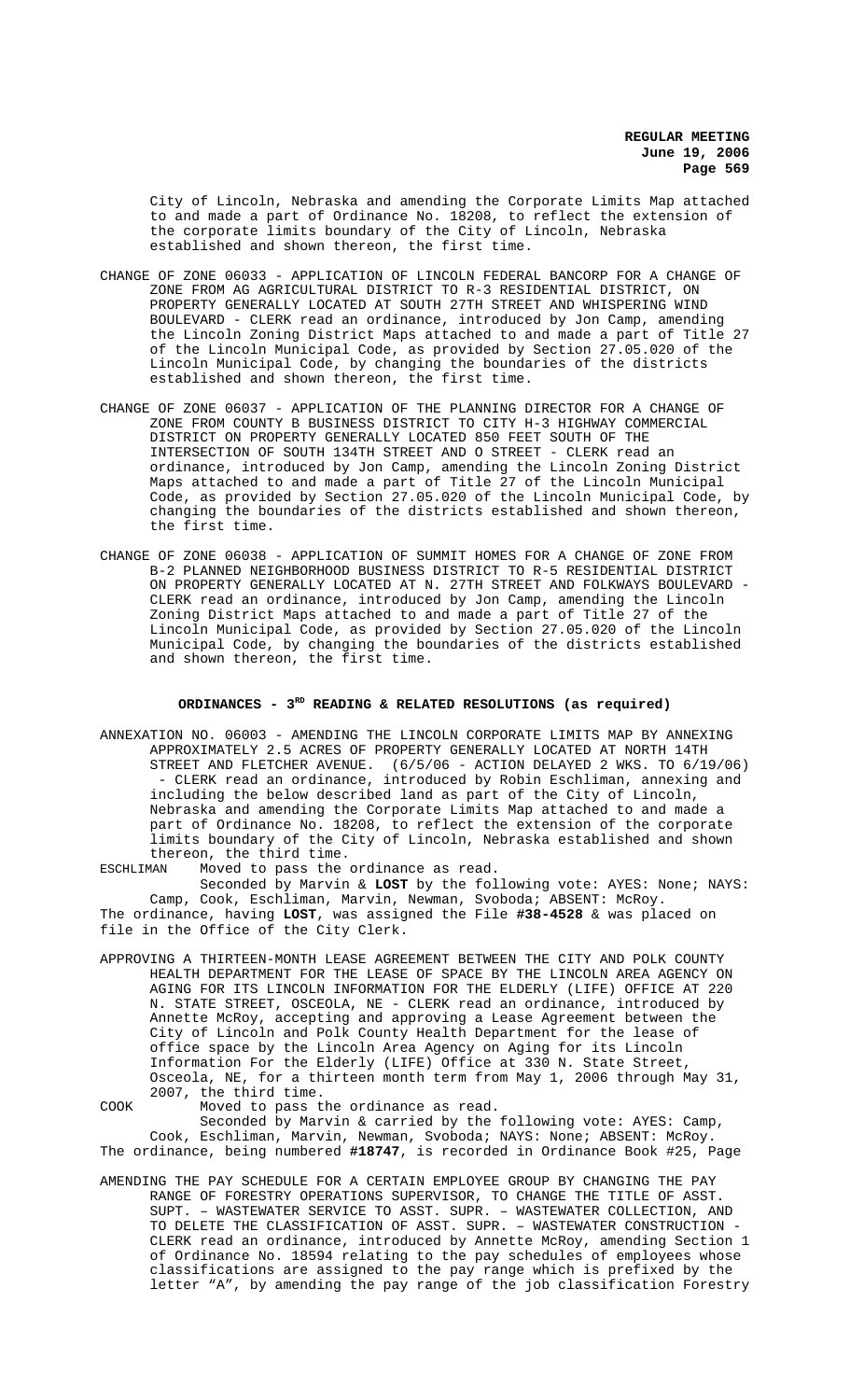Operations Supervisor from (A11) to (A12); by amending the title of the current job classification "Asst. Supt. – Wastewater Service" to "Asst. Supt. - Wastewater Collection"; and deleting the job classification "Asst. Supt. - Wastewater Construction", the third time.

MARVIN Moved to pass the ordinance as read. Seconded by Cook & carried by the following vote: AYES: Camp,

Cook, Eschliman, Marvin, Newman, Svoboda; NAYS: None; ABSENT: McRoy. The ordinance, being numbered **#18748**, is recorded in Ordinance Book #25, Page

ANNEXATION 06009 - AMENDING THE LINCOLN CORPORATE LIMITS MAP BY ANNEXING APPROXIMATELY 3.25 ACRES OF PROPERTY GENERALLY LOCATED AT NORTH 1ST STREET AND FLETCHER AVENUE. (RELATED ITEMS: 06-87, 06-88) - CLERK read an ordinance, introduced by Annette McRoy, annexing and including the below described land as part of the City of Lincoln, Nebraska and amending the Corporate Limits Map attached to and made a part of Ordinance No. 18208, to reflect the extension of the corporate limits boundary of the City of Lincoln, Nebraska established and shown thereon, the third time.

COOK Moved to pass the ordinance as read. Seconded by Marvin & carried by the following vote: AYES: Camp, Cook, Eschliman, Marvin, Newman, Svoboda; NAYS: None; ABSENT: McRoy. The ordinance, being numbered **#18749**, is recorded in Ordinance Book #25, Page

CHANGE OF ZONE 05002A - APPLICATION OF THE LINKS AT LINCOLN TO AMEND THE LINKS AT LINCOLN PLANNED UNIT DEVELOPMENT TO INCREASE THE AREA OF THE PUD AND FOR A CHANGE OF ZONE FROM AG AGRICULTURAL TO R-3 RESIDENTIAL PUD, WITH REQUESTED WAIVERS OF THE REQUIRED STREET TREES AND SIDEWALKS ON PROPERTY GENERALLY LOCATED AT NORTH 1ST STREET AND FLETCHER AVENUE. (RELATED ITEMS: 06-87, 06-88) - CLERK read an ordinance, introduced by Annette McRoy, amending the City of Lincoln Zoning District Maps attached to and made a part of Title 27 of the Lincoln Municipal Code, changing the boundaries of the districts established and shown on said City of Lincoln Zoning District Maps as provided in Section 27.05.020 of the Lincoln Municipal Code and approving the designation of the area hereinafter described as a planned unit development, the third time.<br>MARVIN Moved to pass the ordinance as read. Moved to pass the ordinance as read.

Seconded by Cook & carried by the following vote: AYES: Camp, Cook, Eschliman, Marvin, Newman, Svoboda; NAYS: None; ABSENT: McRoy. The ordinance, being numbered **#18750**, is recorded in Ordinance Book #25, Page

STREET NAME CHANGE 06001 - RENAMING MEDINA DRIVE AS MEDINAH DRIVE GENERALLY LOCATED IN THE HIMARK 9TH ADDITION, LOCATED AT S. 90TH STREET AND OLD CHENEY ROAD - CLERK read an ordinance, introduced by Annette McRoy, changing the name of Medina Drive to Medinah Drive located generally at S. 90<sup>th</sup> Street and Old Cheney Road, in HiMark 9<sup>th</sup> Addition, as recommended by the Street Name Committee, the third time.

COOK Moved to pass the ordinance as read. Seconded by Marvin & carried by the following vote: AYES: Camp, Cook, Eschliman, Marvin, Newman, Svoboda; NAYS: None; ABSENT: McRoy. The ordinance, being numbered **#18751**, is recorded in Ordinance Book #25, Page

CHANGE OF ZONE 06028 - APPLICATION OF B&J PARTNERSHIP TO CHANGE THE BUILDING LINE DISTRICT FROM 50 FEET TO 40 FEET ALONG THE NORTH SIDE OF O STREET, EAST OF 33RD STREET APPROXIMATELY 200 FEET - CLERK read an ordinance, introduced by Annette McRoy, changing the building line district along the north side of O Street east of 33rd Street from 50 feet to 40 feet, the third time.

MARVIN Moved to pass the ordinance as read. Seconded by Svoboda & carried by the following vote: AYES: Camp, Cook, Eschliman, Marvin, Newman, Svoboda; NAYS: None; ABSENT: McRoy.

The ordinance, being numbered **#18752**, is recorded in Ordinance Book #25, Page

CHANGE OF ZONE 06032 - AMENDING SECTION 27.69.300 OF THE LINCOLN MUNICIPAL CODE RELATING TO SPECIAL SIGN DISTRICTS TO ALLOW OCCUPANTS IN AREAS DESIGNATED BLIGHTED AND SUBSTANDARD, WHICH ARE BEING REDEVELOPED PURSUANT TO AN APPROVED REDEVELOPMENT PLAN, TO PETITION FOR THE CREATION OF A SPECIAL SIGN DISTRICT. (RELATED ITEMS: 06-91, 06-92) - CLERK read an ordinance, introduced by Annette McRoy, amending Section 27.69.300 of the Lincoln Municipal Code relating to Special Sign Districts to allow occupants in areas designated blighted and substandard which is being redeveloped pursuant to an approved Redevelopment Plan to petition for the creation of a special sign district; and repealing Section 27.69.300